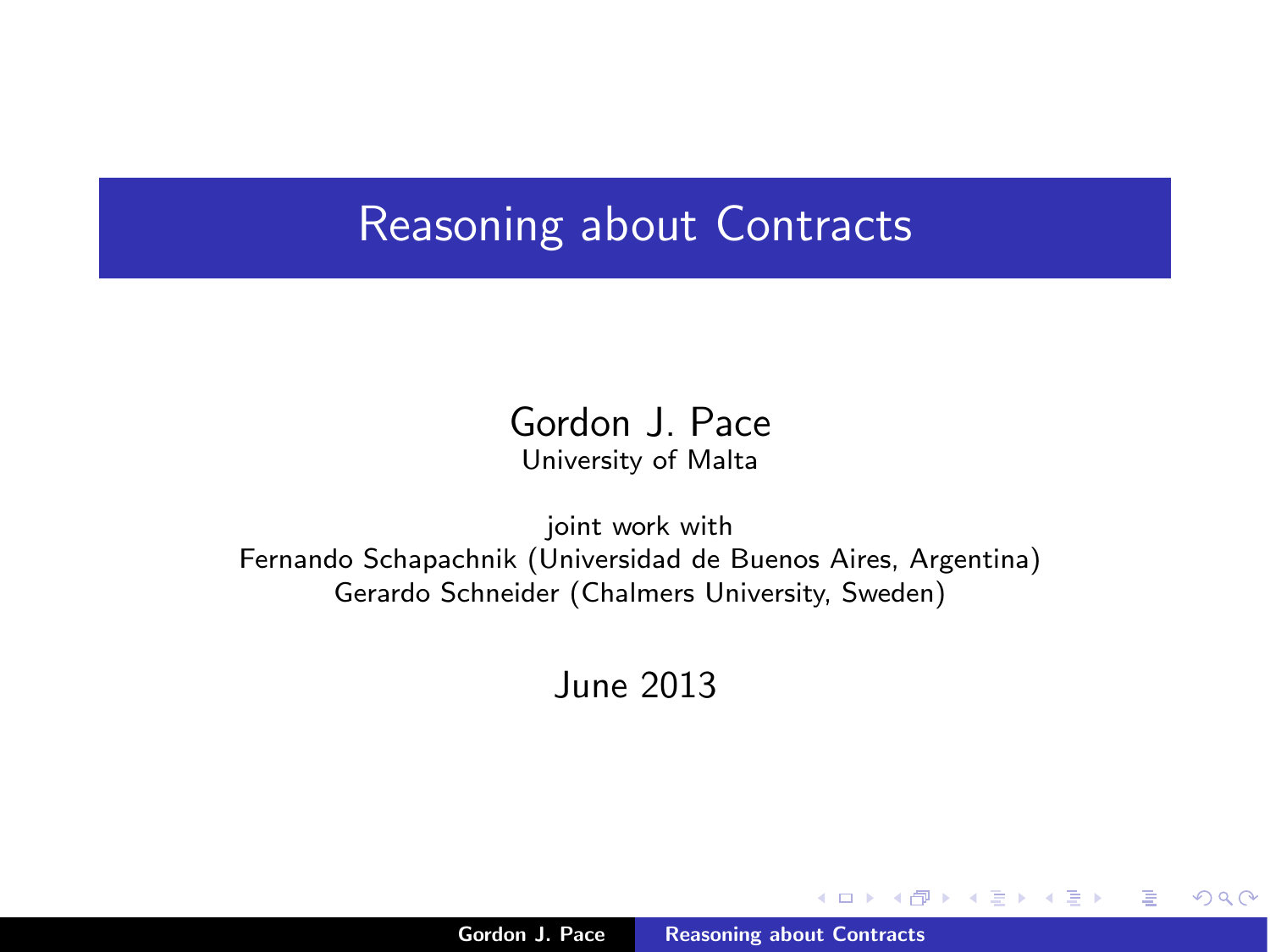- $\triangleright$  What are contracts, and are they different from properties or specifications?
	- $\triangleright$  Actual vs. ideal behaviour
	- $\blacktriangleright$  Looking at contracts as first class entities
- $\triangleright$  The sort of questions one would like to answer are:
	- $\triangleright$  Does a system satisfy a contract? To what extent?
	- If Is a contract stricter than another for a particular party?
	- $\triangleright$  Are two contracts compatible together?

∽≏ດ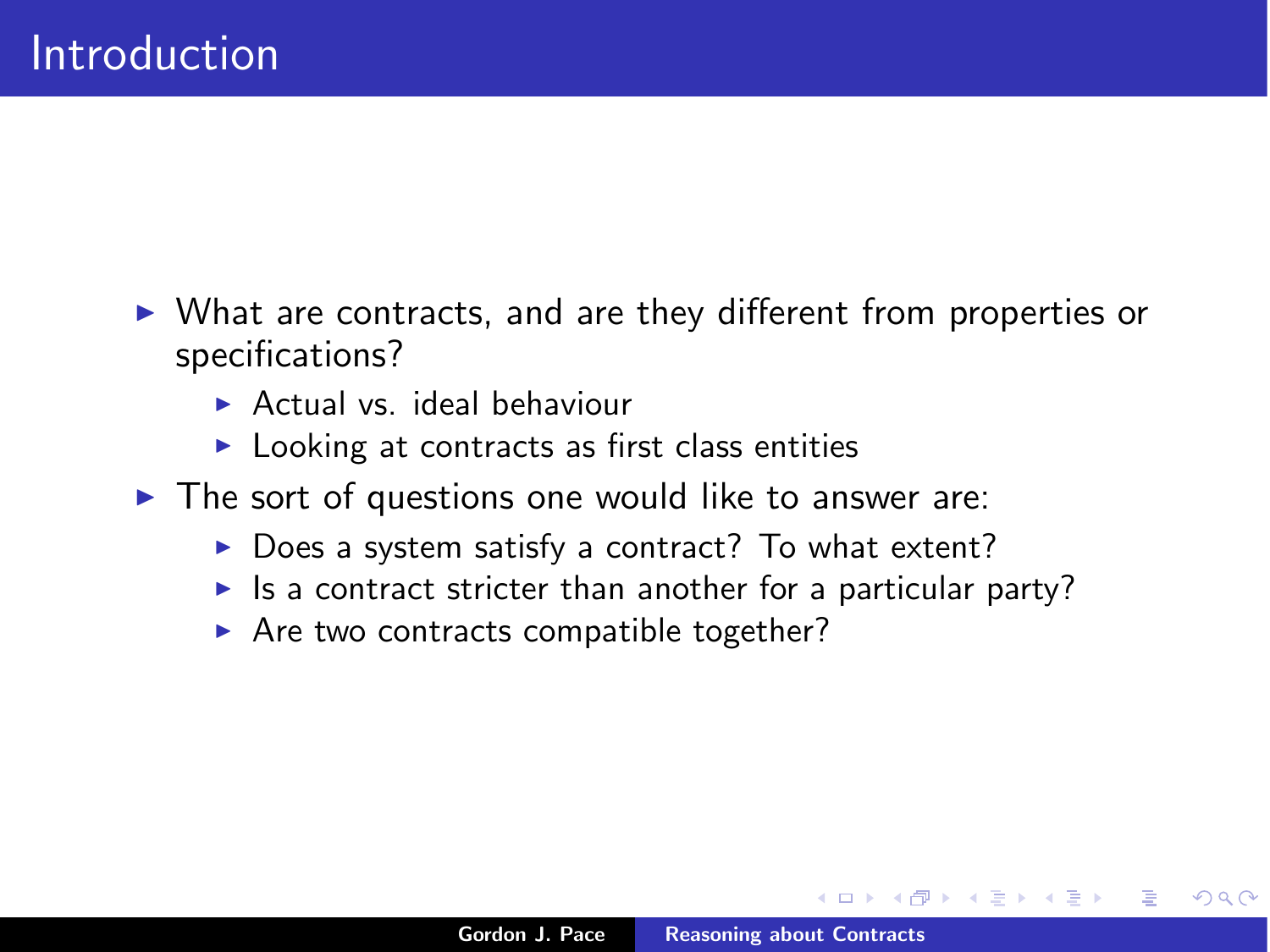$\triangleright$  Basic building blocks of contracts:

- ▶ Obligation to perform *x* related to the property *'action taken must include x'*
- ▶ Prohibition from performing *x* related to the property *'action taken may not include x'*
- But what are permission to perform  $x$ ? Actions may include *x*? What are violations?
- $\triangleright$  Add combinators to handle temporal modalities, logical combinators and reparations.
- $\triangleright$  Contracts are by definition an agreement between two or more *interacting* parties but most formal studies regulate the parties independently.

 $4.11 \times 4.60 \times 4.71 \times$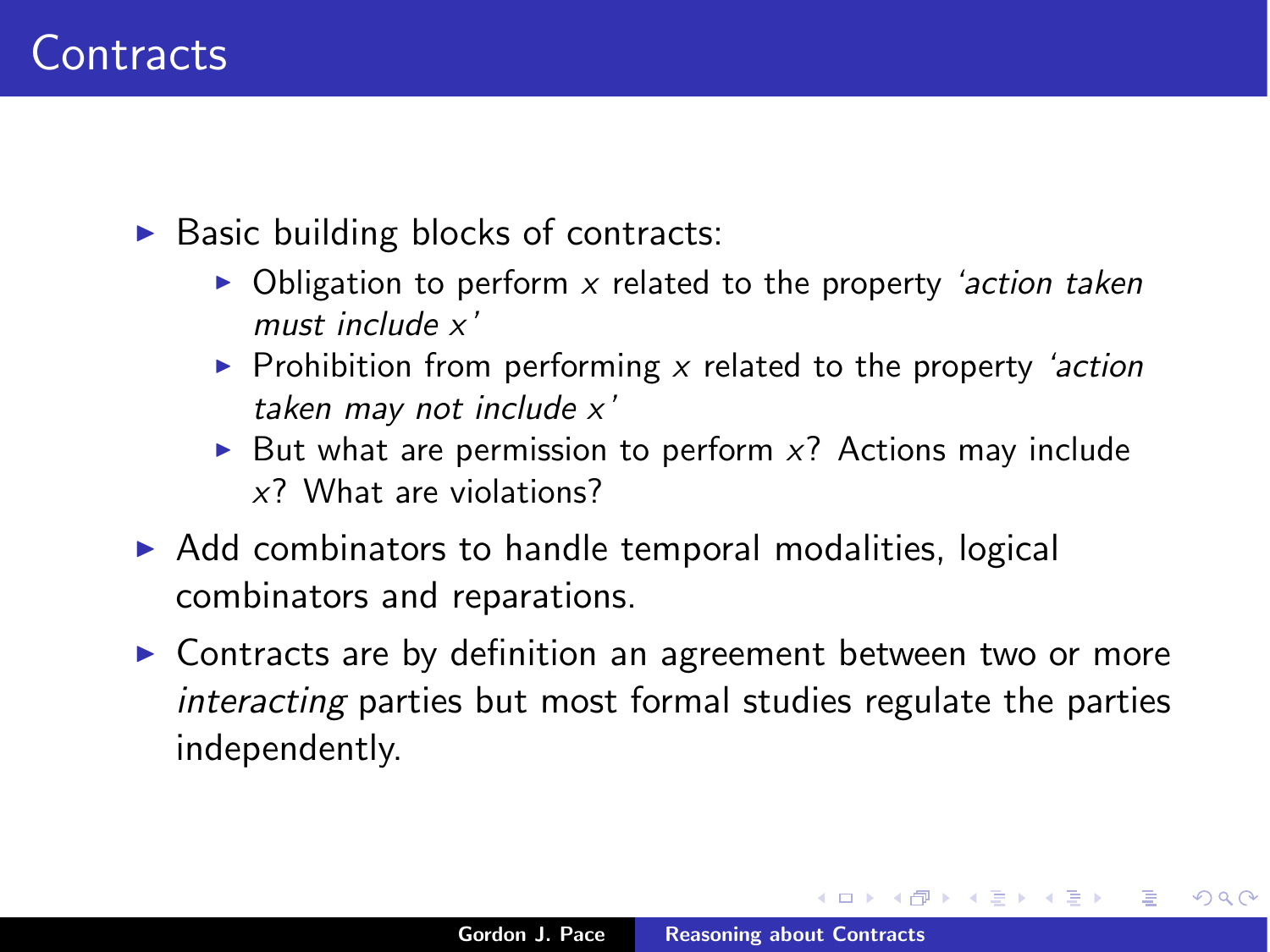#### Contract clause  $#1$

"John is permitted to withdraw cash."

- ▶ John may choose to perform an action *'withdraw cash'*,
- $\triangleright$  which the bank is bound to engage with.
- $\triangleright$  John may also choose not to perform the action.
- **If** but if he does and the bank does not allow *the bank has violated the contract*.

へのへ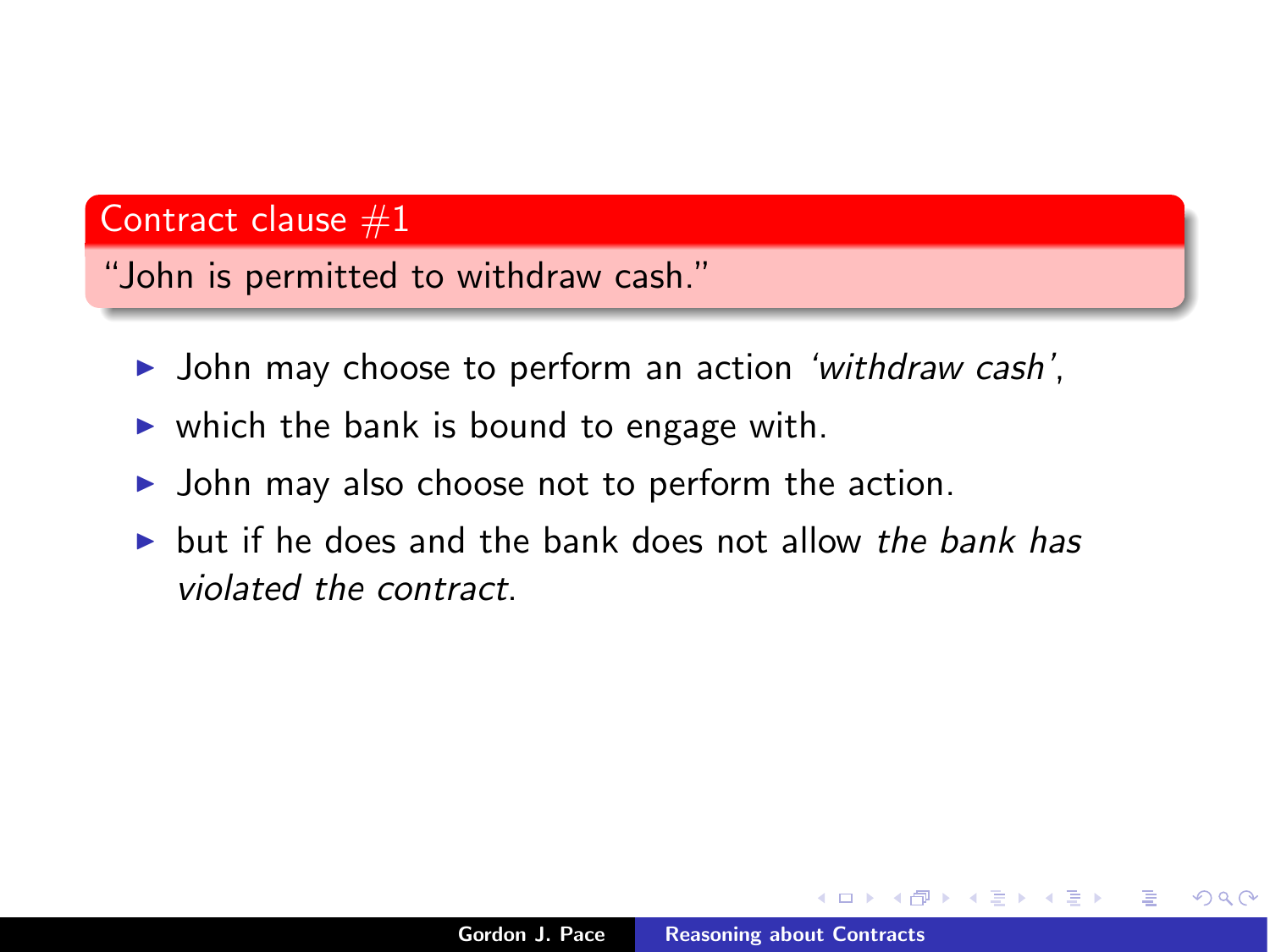#### Contract clause  $#2$

"John is obliged to pay an annual fee."

- ▶ John should perform an action *'pay annual fee'*,
- $\triangleright$  If John chooses not to perform the action, he has violated the contract.
- $\triangleright$  But the bank is bound to engage with John's action to allow him to satisfy the contract.

つくい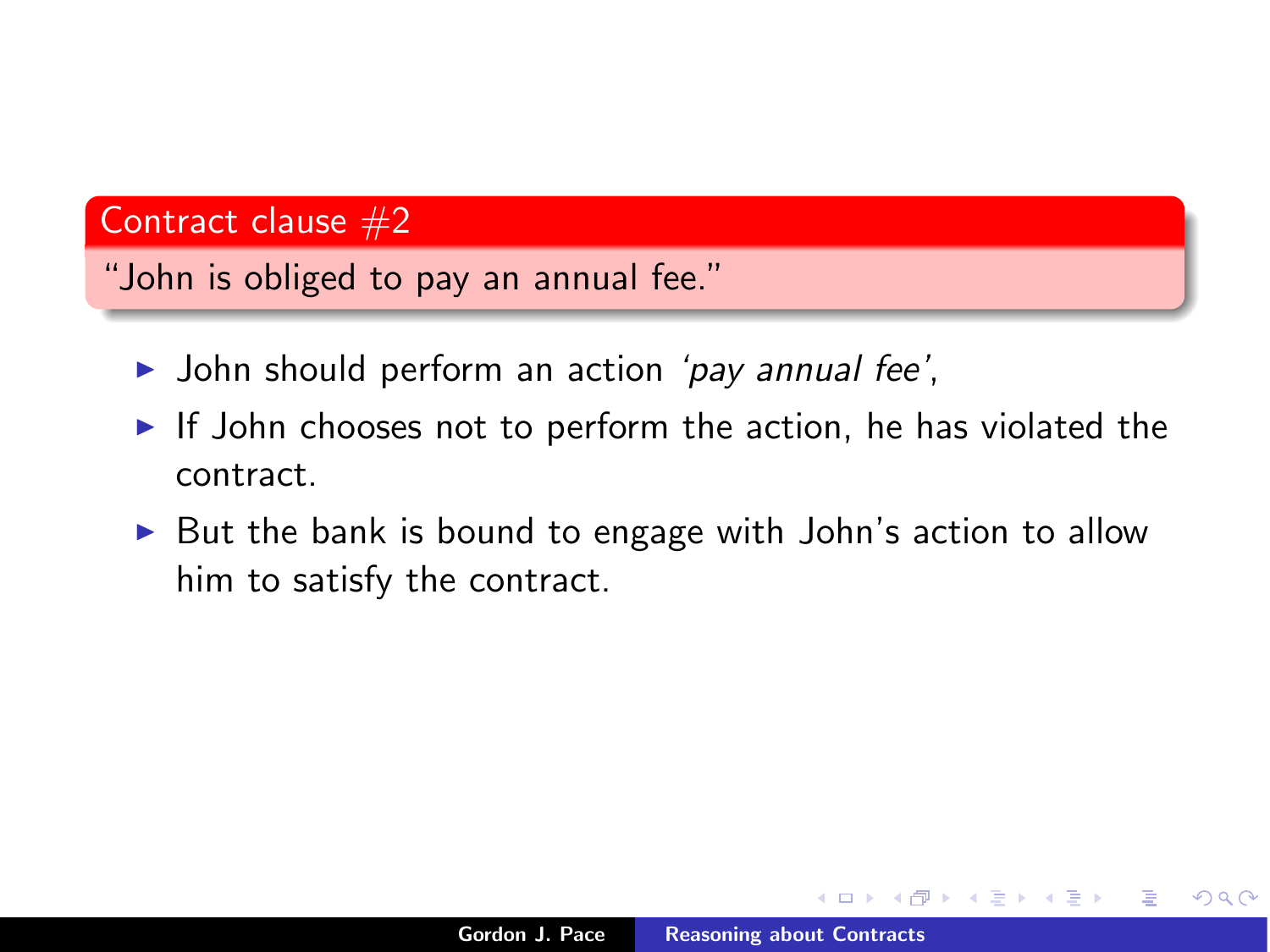- Interaction has a long history in computer science providing tools such as *communication* and *synchronisation* which allow the modelling of directed modalities in a two-party contract setting.
- $\triangleright$  We formalise two-party contracts modelling interaction using *synchronous composition with multiset-actions*.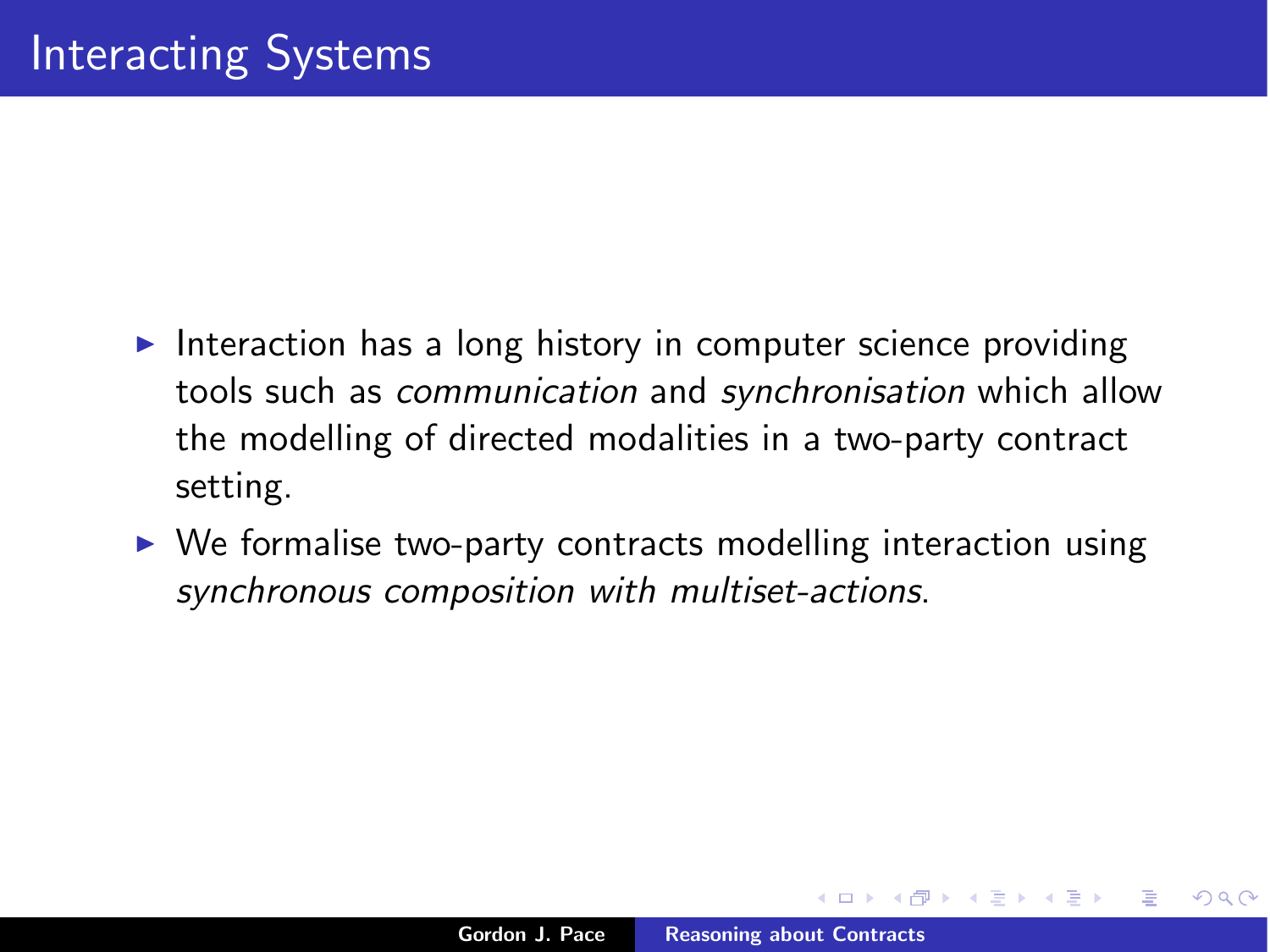$\blacktriangleright$  The synchronous composition of two automata  $S_i = \langle Q_i, q_0, \rightarrow_i \rangle$  synchronising over alphabet *G*, is written  $S_1 \parallel G_2$  *s*. is defined to be  $\langle Q_1 \times Q_2, (q0_1, q0_2), \rightarrow \rangle$ .

$$
\frac{q_1 \xrightarrow{A} q'_1}{(q_1, q_2) \xrightarrow{A} (q'_1, q_2)} A \cap G = \emptyset \qquad \qquad \frac{q_2 \xrightarrow{A} q'_2}{(q_1, q_2) \xrightarrow{A} (q_1, q'_2)} A \cap G = \emptyset
$$

$$
\frac{q_1 \stackrel{A}{\rightarrow}_1 q'_1}{(q_1, q_2) \stackrel{A \cup B}{\longrightarrow} (q'_1, q'_2)} A \cap G = B \cap G \neq \emptyset
$$

 $\Omega$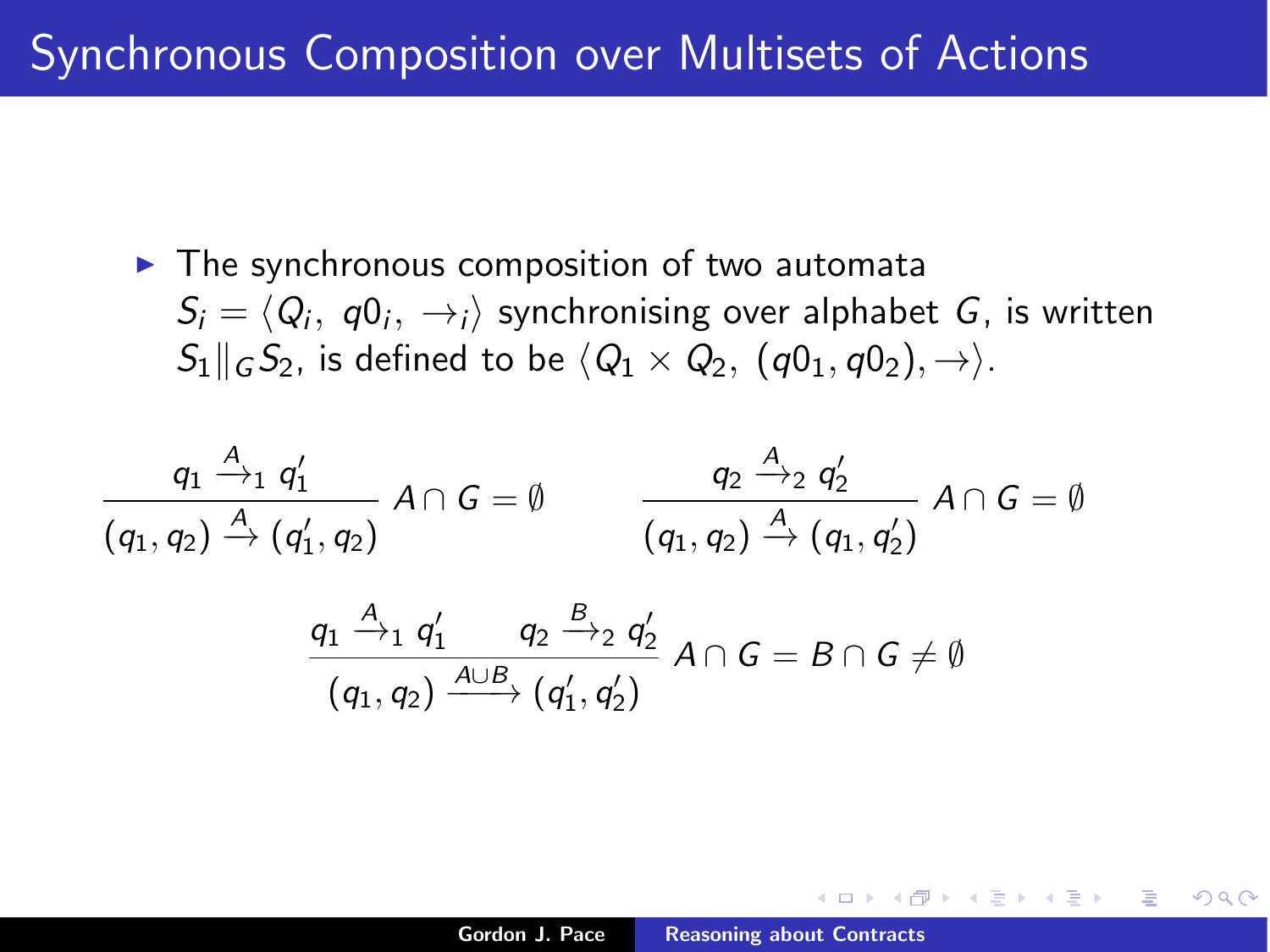## But What About the Contract?

 $\triangleright$  Contracts are also encoded as automata with states tagged with the contract clauses that will be in force at that point.

#### **Contract**

"Initially, the user (party *u*) is forbidden from using the *service* but permitted to *pay* after which the provider (party *p*) is obliged to provide the *service*."



へのへ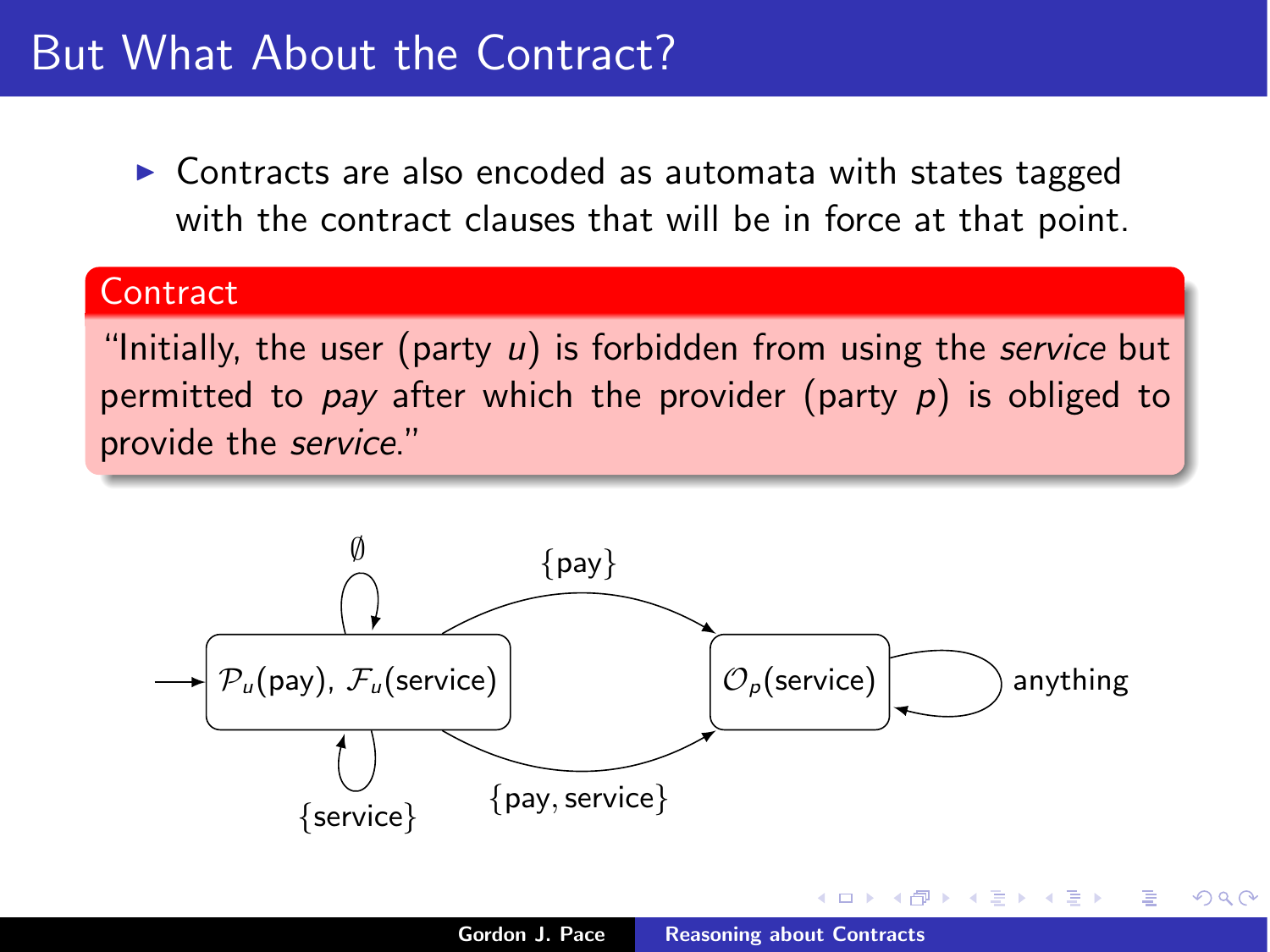▶ A *contract clause* is one of the following:

Clause ::=  $\mathcal{O}_p(a) | \mathcal{O}_p(la) | \mathcal{P}_p(a) | \mathcal{P}_p(la)$ 

- $\triangleright$  A contract automaton is a normal automaton with an additional function  $Q \rightarrow 2^{\text{Clause}}$ .
- $\triangleright$  The transition relation of contract automata is always total to ensure no deadlock, *even after a violation occurs*.

へのへ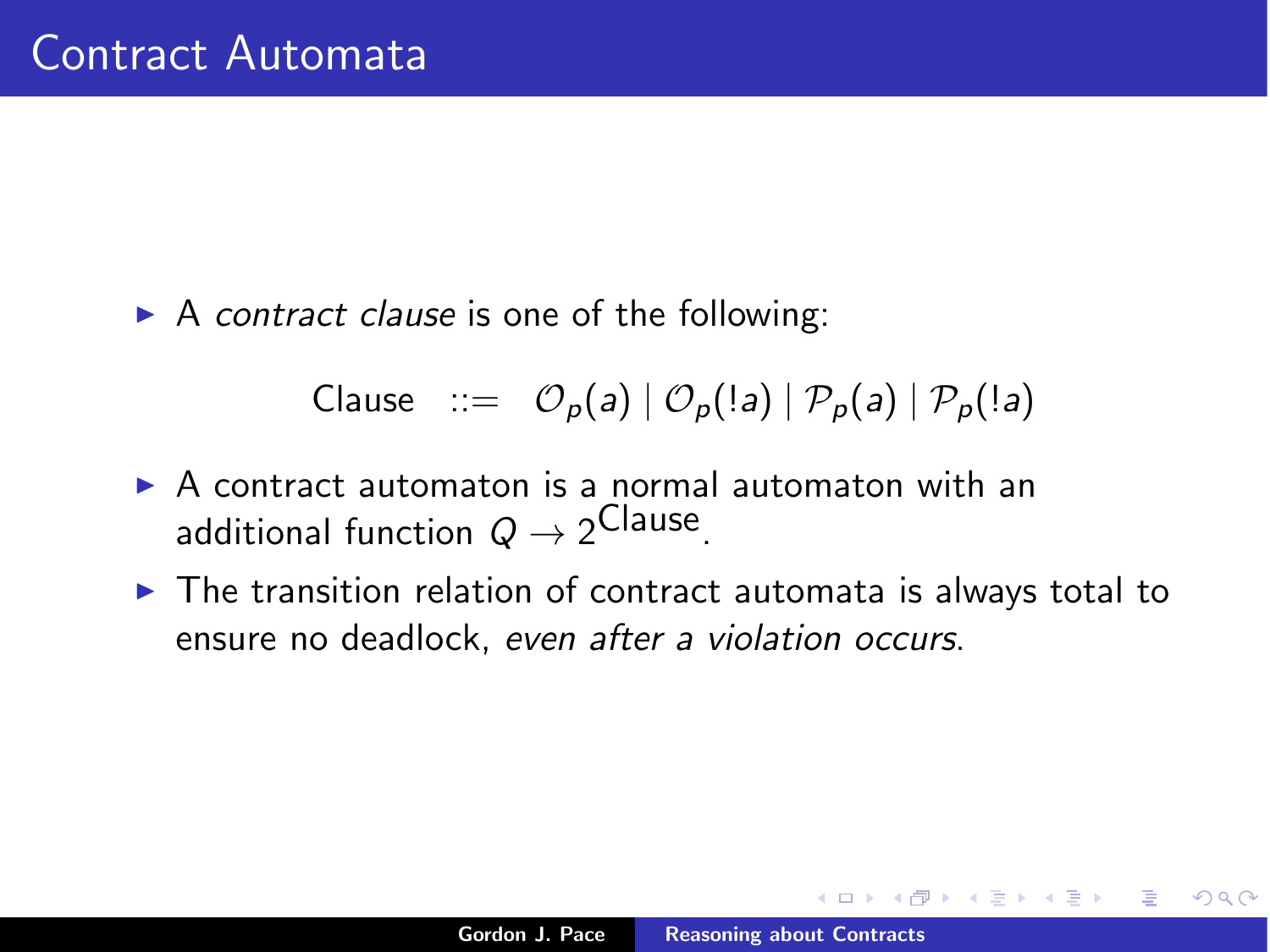▶ A *contract clause* is one of the following:

$$
\text{Clause} \quad ::= \quad \mathcal{O}_p(a) \mid \mathcal{O}_p(!a) \mid \mathcal{P}_p(a) \mid \mathcal{P}_p(!a)
$$

- $\triangleright$  A contract automaton is a normal automaton with an additional function  $Q \rightarrow 2^{\text{Clause}}$ .
- $\triangleright$  The transition relation of contract automata is always total to ensure no deadlock, *even after a violation occurs*.

#### Prohibition

Prohibition  $\mathcal{F}_p(a)$  is just  $\mathcal{O}_p(|a)$ .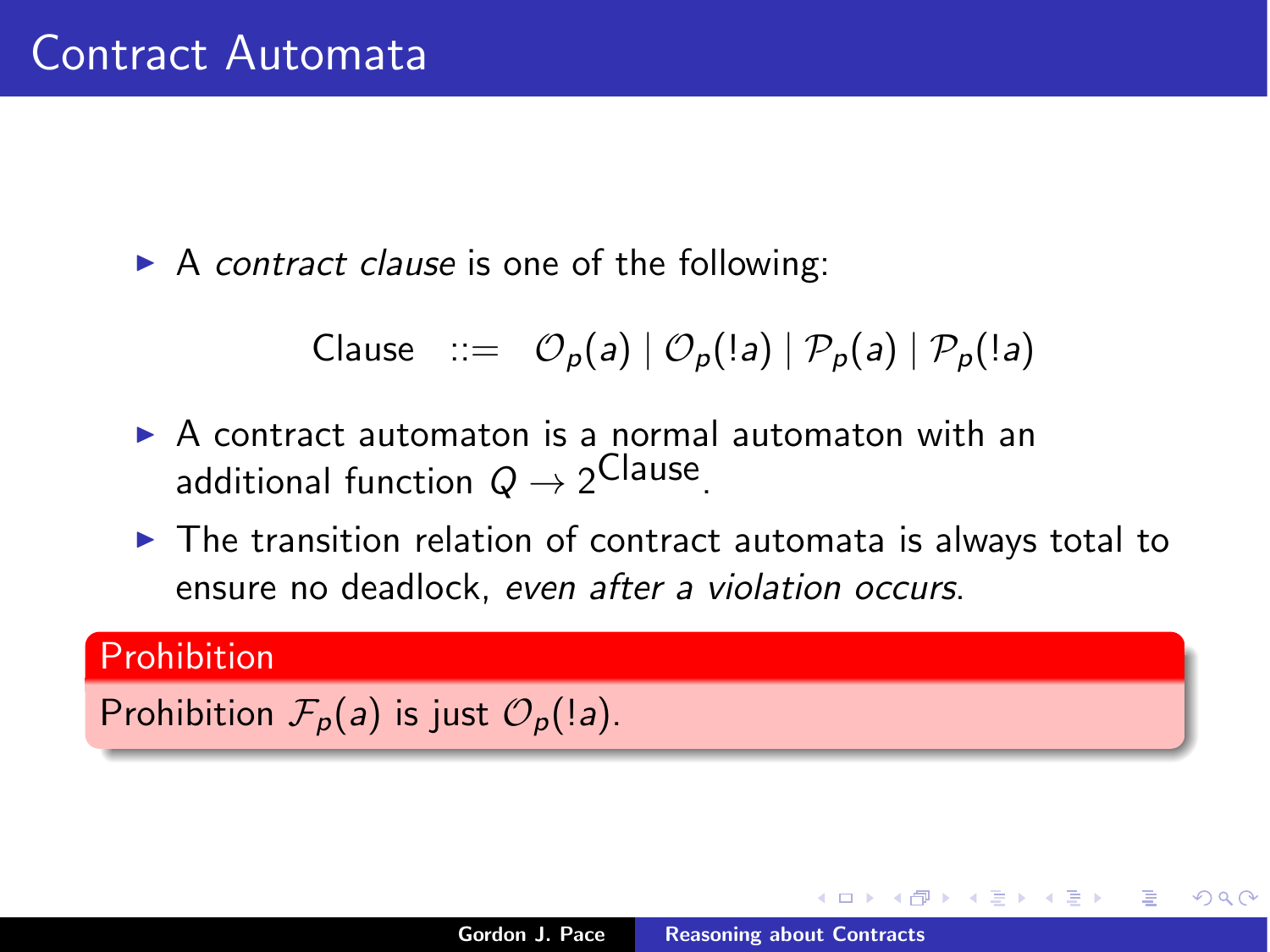- ▶ A *regulated two-party system* synchronising over the set of actions *G* consists of three parts: (i) the interacting systems  $S_1$  and  $S_2$  and (ii) the contract A.
- $\triangleright$  By composing the contract automaton  $\mathcal A$  with the parties' behaviour we can then identify what clauses are in force and when, hence allowing analysis for contract violation:  $(S_1||_G S_2)||_{\Sigma} A$ .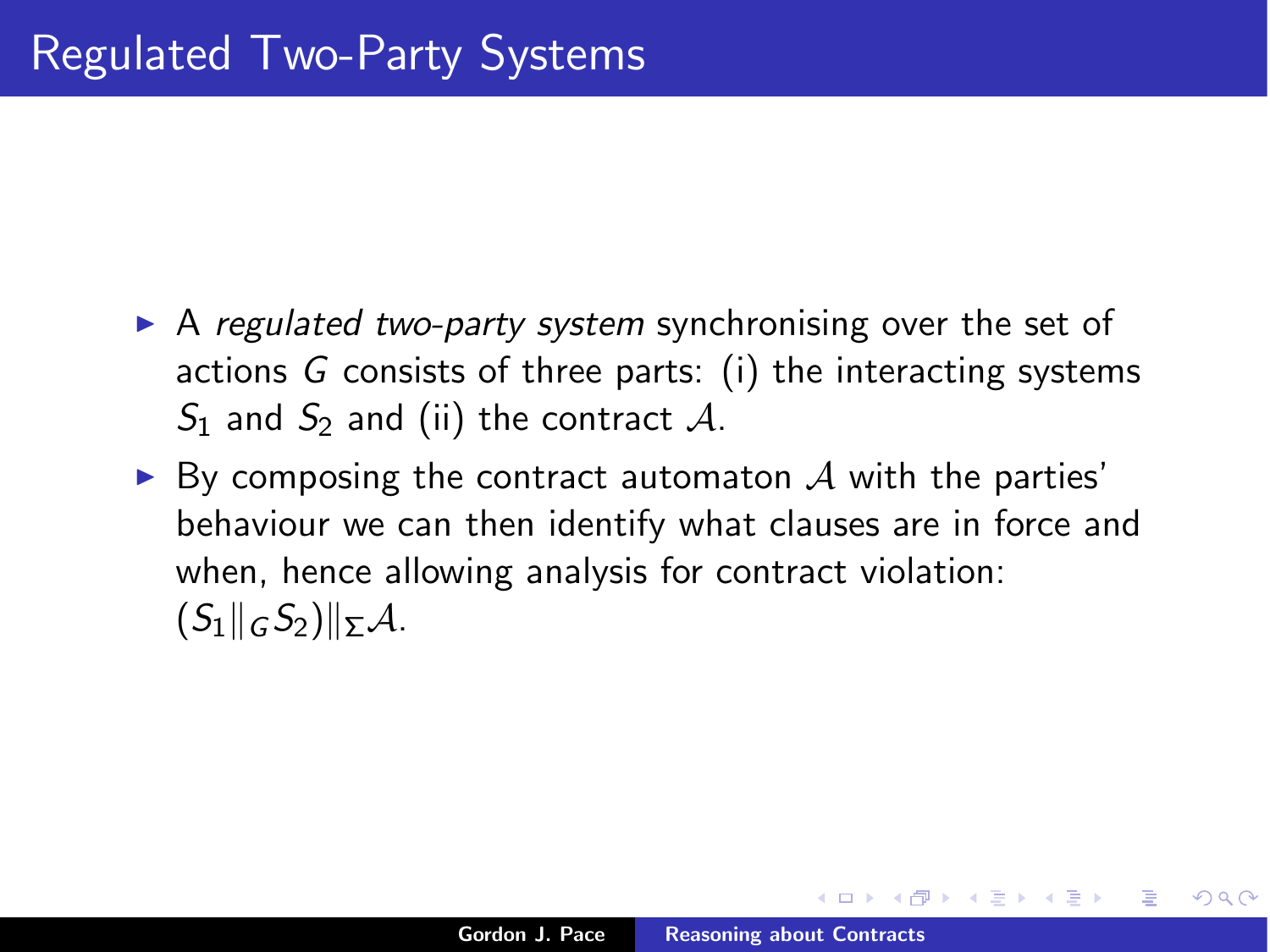- $\triangleright$  Given a regulated two-party system, we can now analyse the system automata with respect to the contract clauses and tag violations and the responsible party.
- $\triangleright$  Violations can occur on:
	- $\triangleright$  Transitions: e.g. a transition which contains an action which is prohibited at that point.
	- $\triangleright$  States: e.g. a state in which a party does not permit (allow) the other party to perform an action which should be permitted.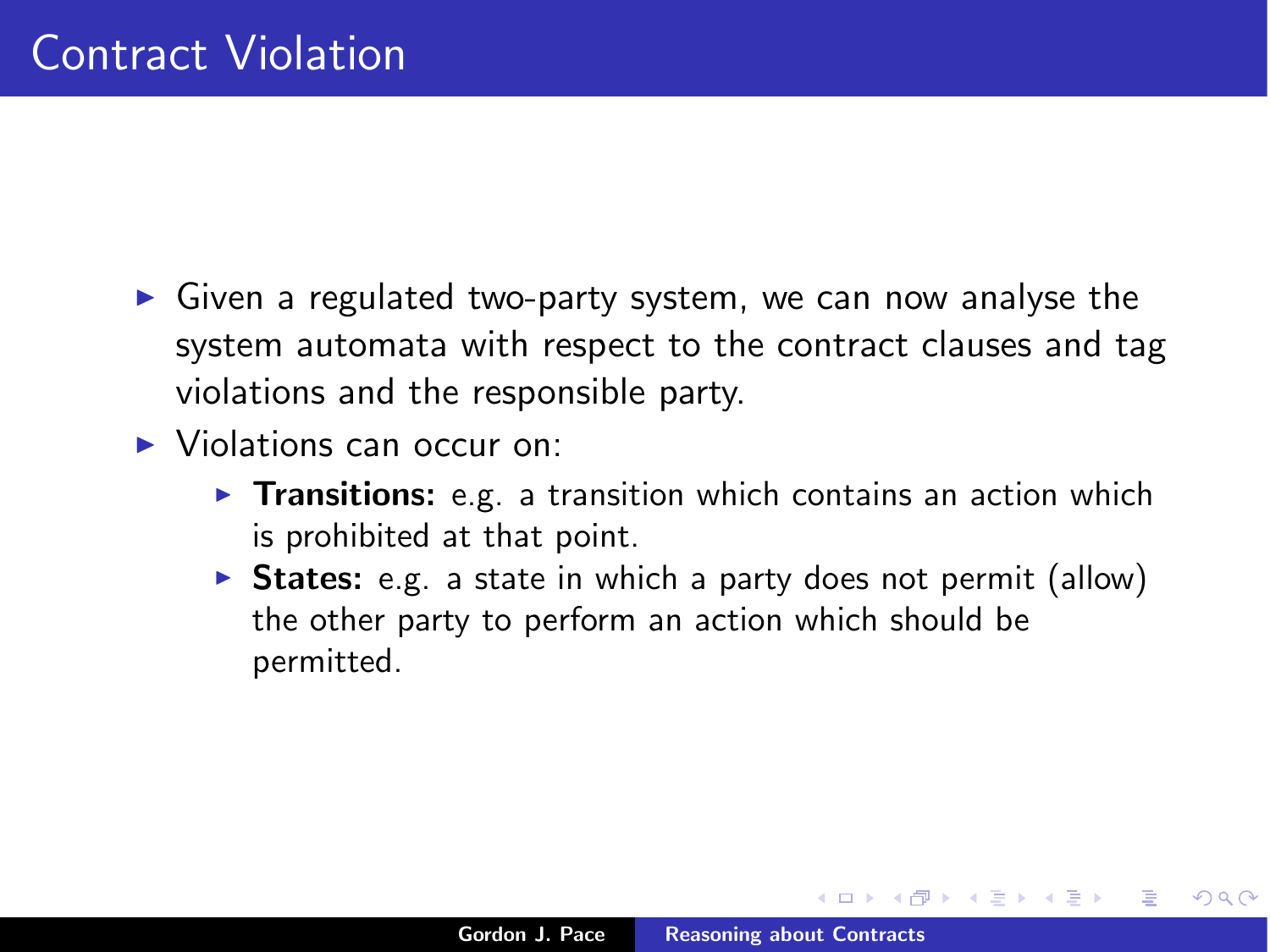- If party  $p$  is permitted to perform shared action  $q$ , then the other party  $\bar{p}$  must provide  $p$  with at least one viable outgoing transition which contains *a* but does not include any forbidden actions.
- $\triangleright$  Violations of a permission occur when no appropriate action is possible, and is thus a property of a state not a transition.
- $\triangleright$  We give a semantics that tags as a violation a state in which one party is permitted to perform an action, while the other provides no way of actually doing so.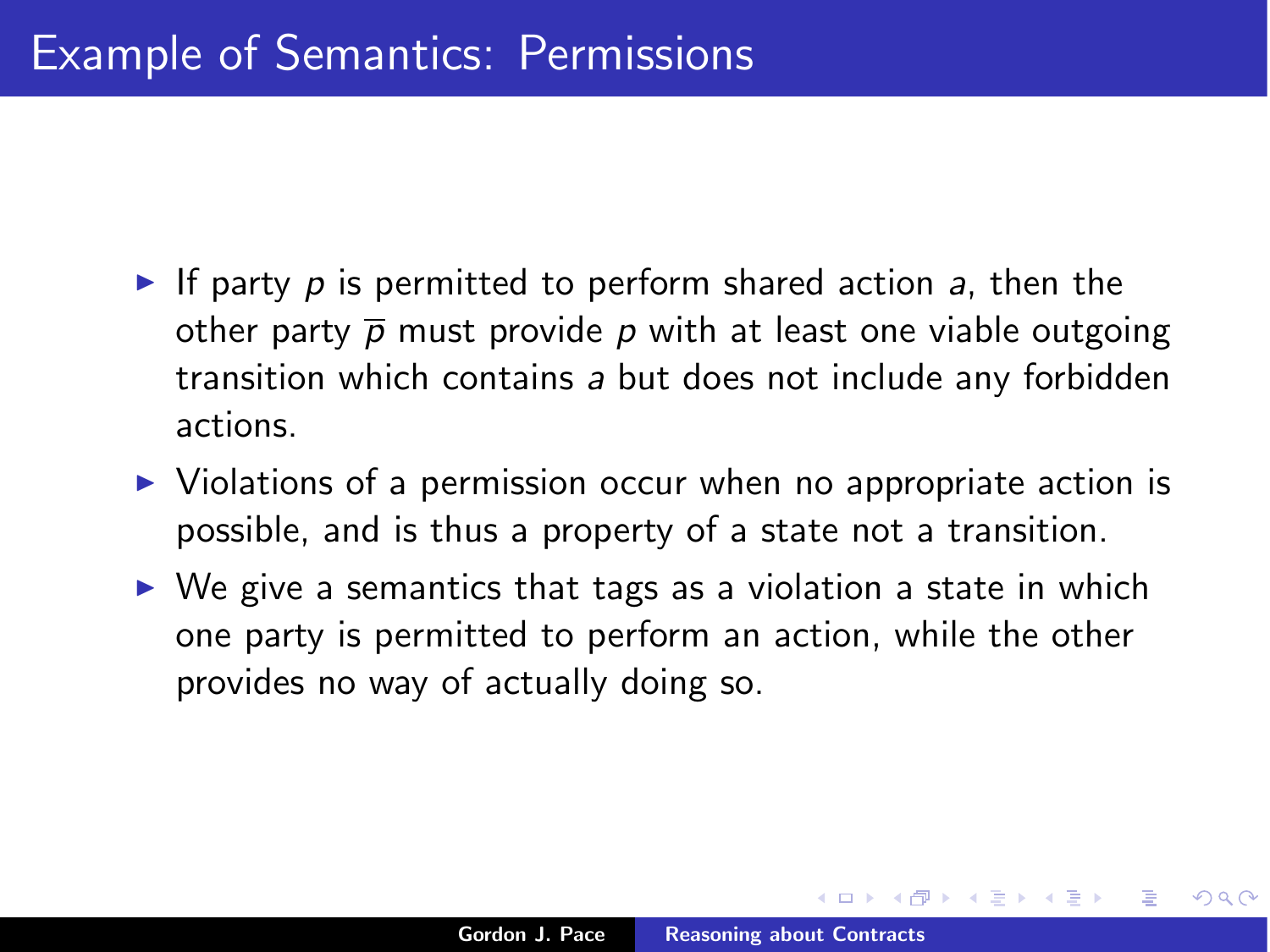### $\blacktriangleright$  Breach-incapability:

- $\triangleright$  A regulated system gives an automaton of all potential behaviours when composed.
- It is breach-incapable if no violating states and/or transitions are reachable from the initial state.
- $\triangleright$  This is stronger than being compliant for one specific run.
- $\triangleright$  Ordering of contracts based on leniency:
	- $\triangleright$  A contract A is more lenient than another contract A' for a particular party  $p$   $(A \sqsubseteq_p A')$  if any system behaviour of  $p$ which may violate  ${\mathcal A}$  may also violate  ${\mathcal A}'$ .
	- $\triangleright$  This definition allows us to characterise the notion of contract equivalence for a particular party or even for all parties.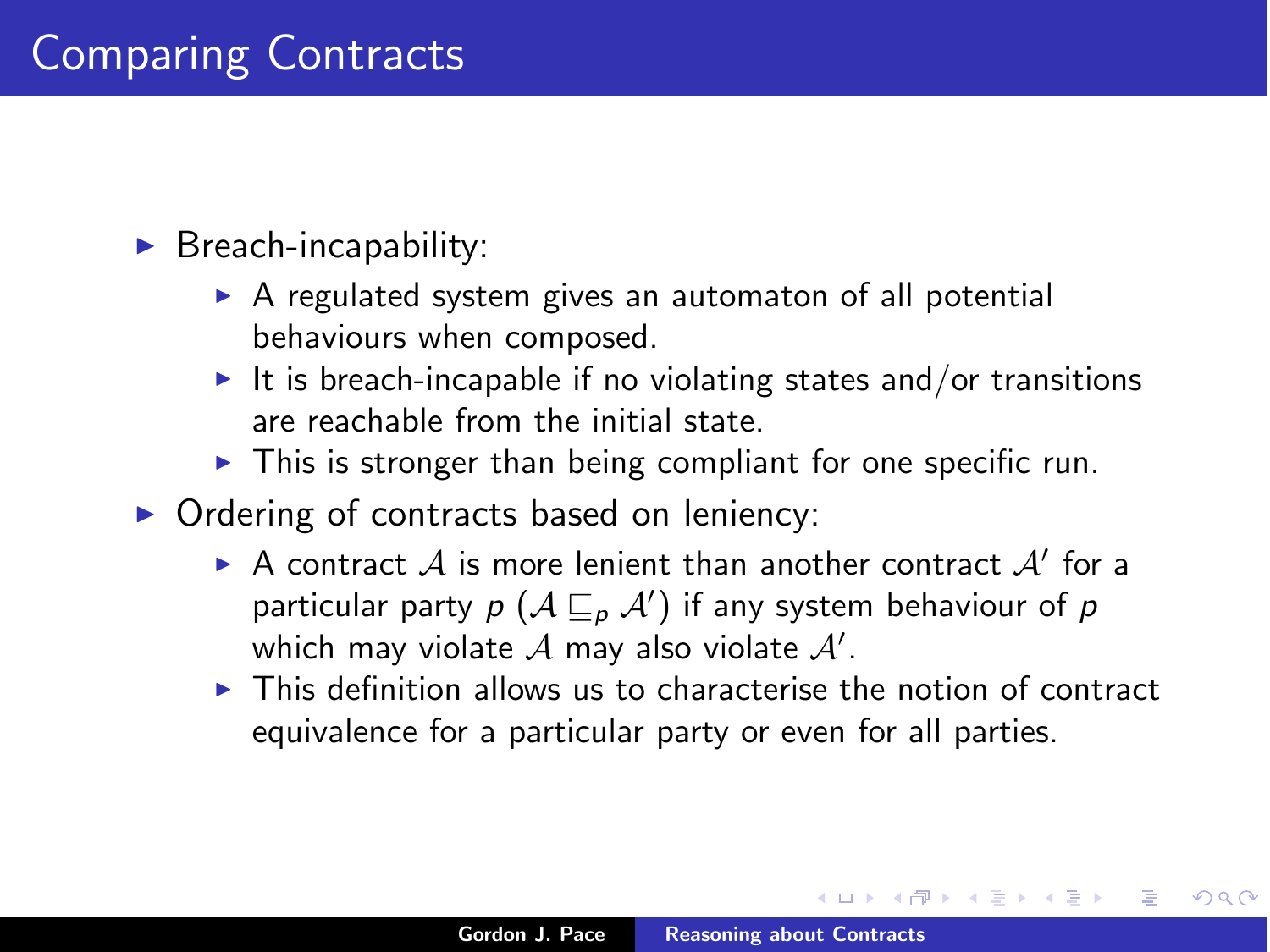

 $\sqsubseteq_{p}$ 



メロメ メ都 メメ きょくきょう

 $299$ 

È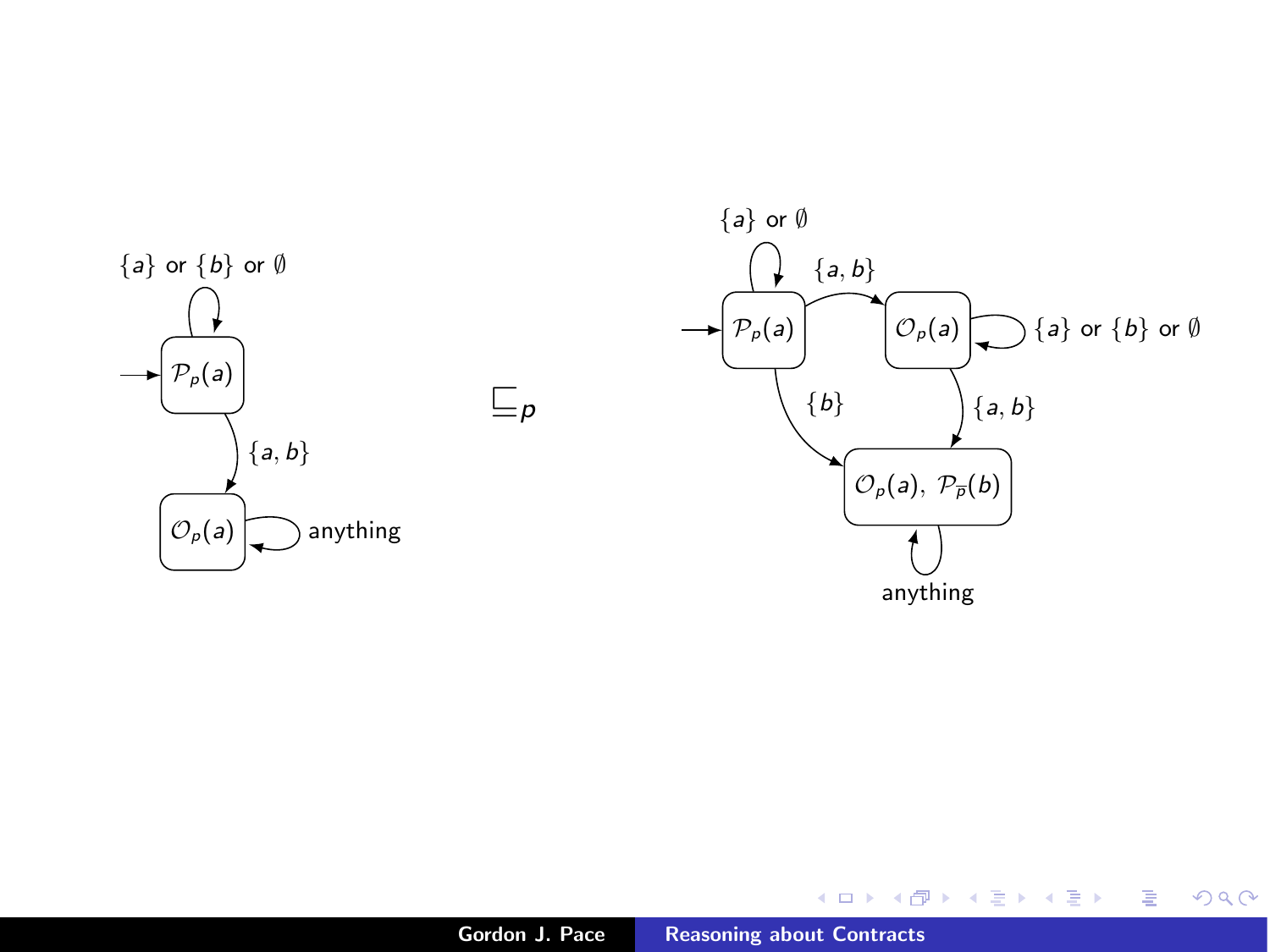**Axiom 1:** Opposite permissions conflict:  $\vdash \mathcal{P}_p(x) \oplus \mathcal{P}_p(x)$ . Axiom 2: Obligation to perform mutually exclusive actions is a conflict:  $a \bowtie b \vdash \mathcal{O}_p(a) \oplus \mathcal{O}_p(b)$ . **Axiom 3:** Conflicts are closed under symmetry:  $C \nrightarrow C' \vdash C' \nrightarrow C$ . Axiom 4: Conflicts are closed under increased strictness:  $C \oplus C' \wedge C' \sqsubset C'' \vdash C \oplus C''$ .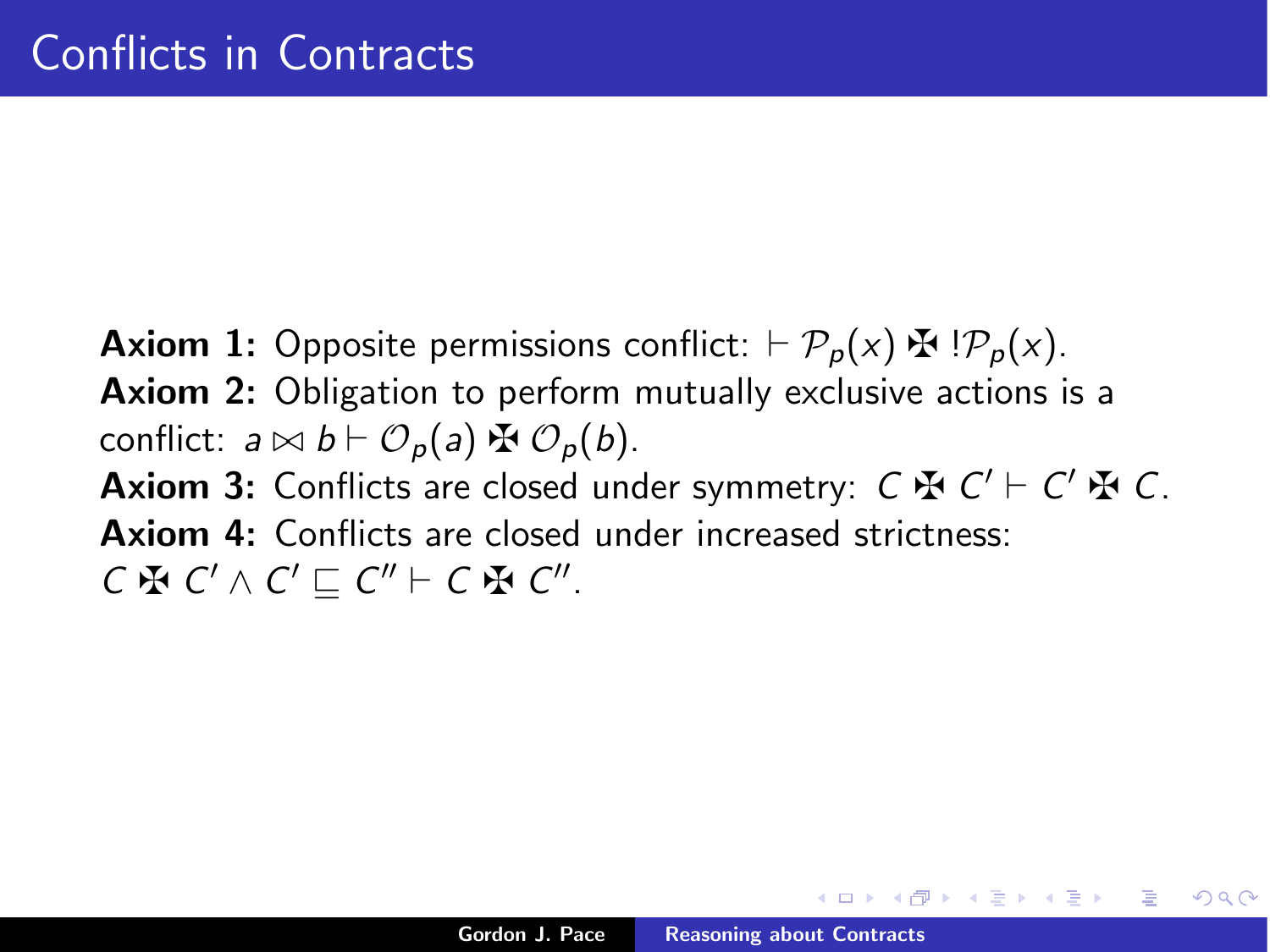# John and his Bank

The contract says that (i) whenever he is logged into his Internet banking account, he is to be permitted to make money transfers; and (ii) if a malicious attempt to log in to his account is identified, logging in and making transfers will be prohibited until the situation is cleared.



Note what happens after *{*login*,* malicious*}* in the composition of these contracts.

 $2Q$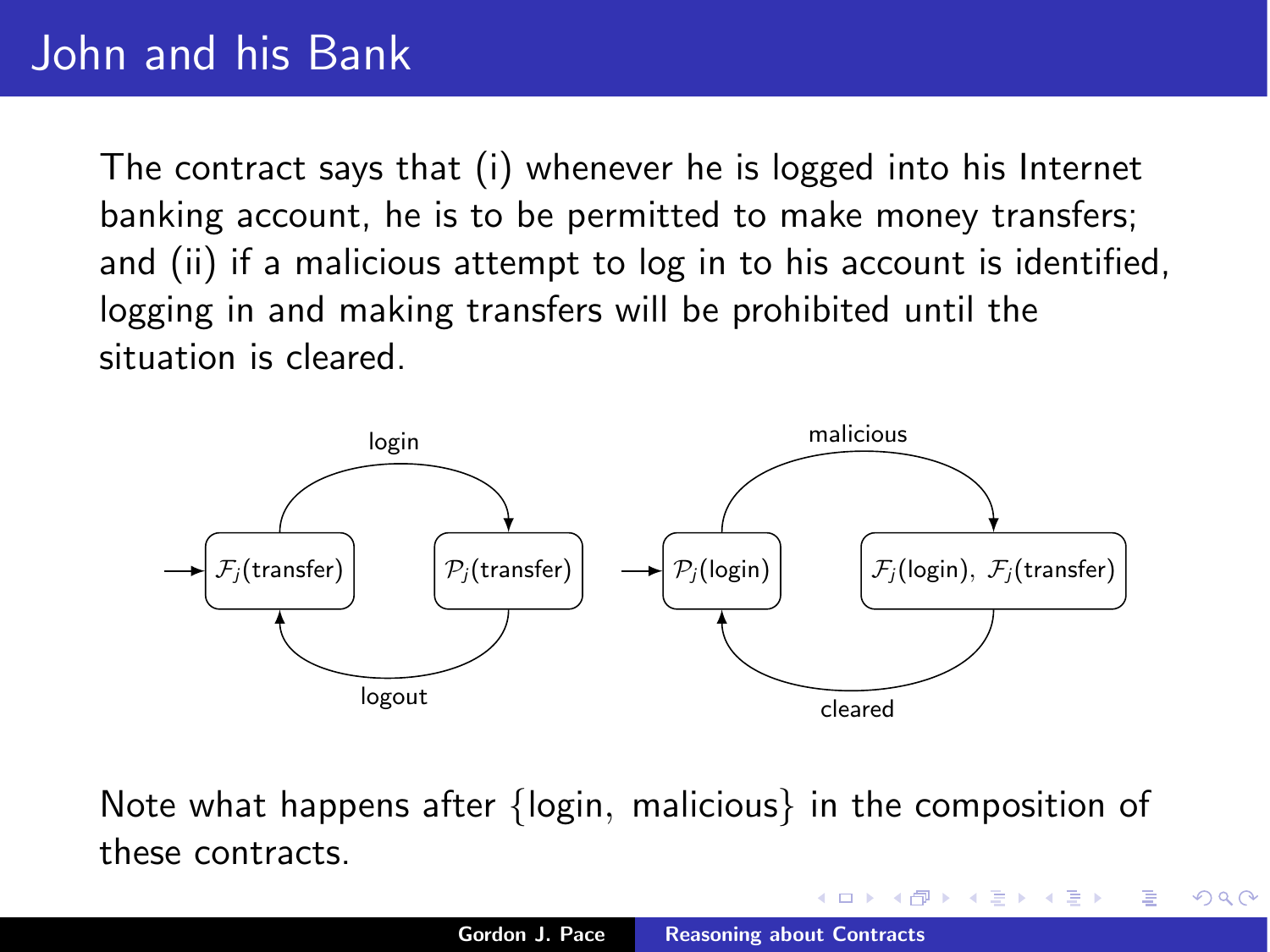$\triangleright$  By keeping the contract as a separate automaton:

- $\triangleright$  We share the same formalism and theory as for systems;
- $\triangleright$  We are able to reason about contracts independently of the system — e.g. compose contracts using synchronous composition

 $\triangleright$  Although we can reduce a regulated system to a single automaton, by keeping the original systems and contract as automaton we keep the system behaviours separate and intact. Permission can only be deduced with this unadulterated behaviour.